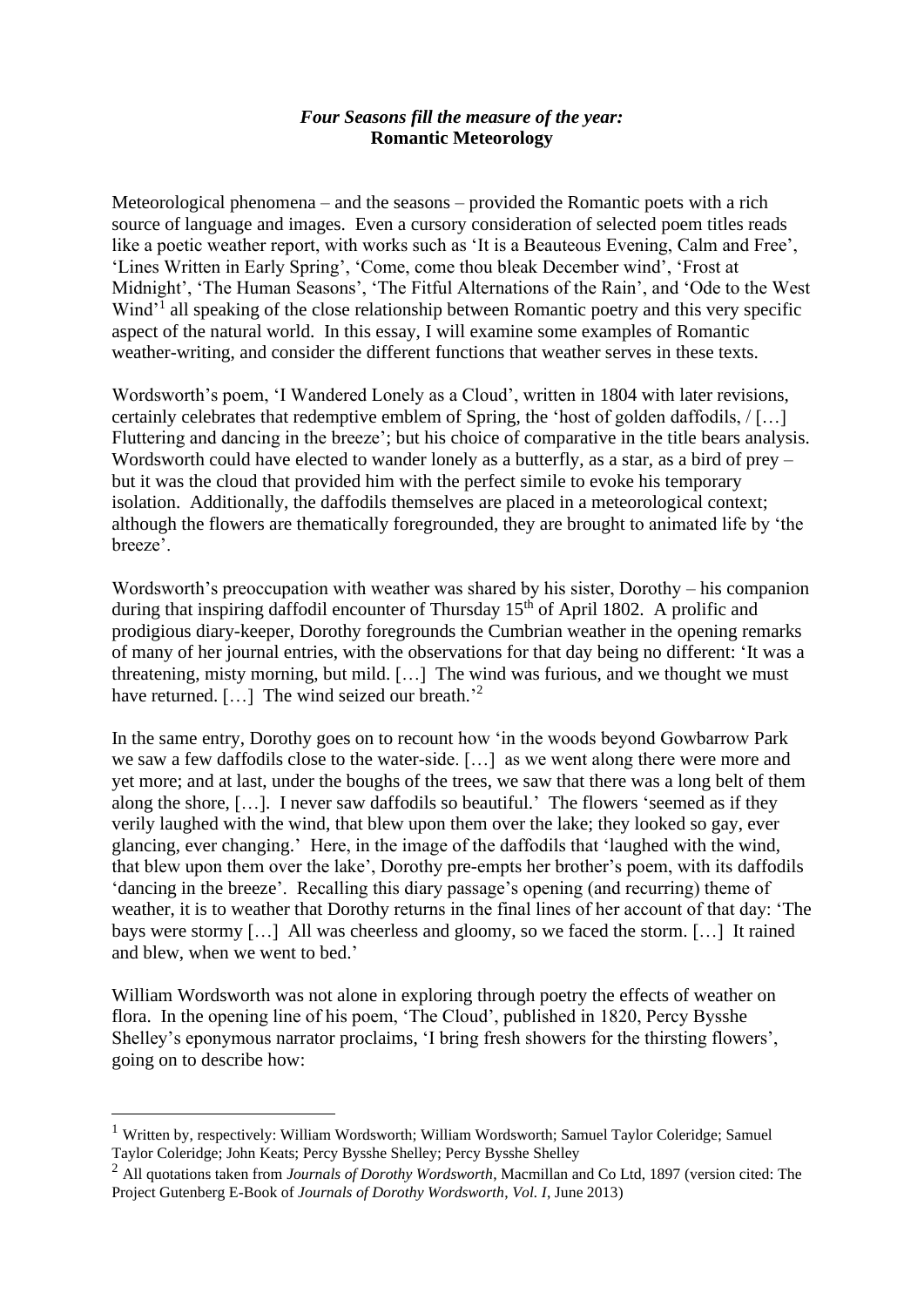From my wings are shaken the dews that waken The sweet buds every one.

Developing a theme, several instances of weather conditions impacting upon plant-life follow in quick succession:

I wield the flail of the lashing hail, And whiten the green plains under, And then again I dissolve it in rain, And laugh as I pass in thunder.

Shelley foregrounds the 'hail', 'rain', and 'thunder' by using these words as line-endings, and emphasises the active nature of weather, as wrought by the narrating cloud, in a series of verbs: 'wield', 'whiten', 'dissolve', 'laugh', and 'pass'. This meteorological catalysing continues in the first line of the next stanza, which once again combines a verb ('sift') in conjunction with a meteorological phenomenon ('snow'):

I sift the snow on the mountains below, And their great pines groan aghast;

The nature of Shelley's cloud is demonstrably wilder than the lonely cloud of Wordsworth's poem; and the flora on which Shelley's cloud impacts is somewhat larger than Wordsworth's daffodils. Here, hail has the power to 'whiten' entire swathes of open land (the 'green plains'), while snowfall sees powerful pine trees groaning, 'aghast', under its accumulated weight. Shelley's cloud is a joyfully self-celebrating phenomenon, certainly; but it is also mischievous, even destructive, and it is this ambiguous relationship with flora that hints at a greater meteorological complexity than is glimpsed in William Wordsworth's poem discussed above, although is arguably more discernible in Dorothy's writing.

The examples of meteorological poetry (and Dorothy's diary extracts) discussed above are largely observational, the writing exploring or recording the relationship between weather and landscape. What of the experiential, and of the impact of weather on the human psyche? What of the metaphorical, in which the vocabulary and images of weather might provide the poet with a means to turn their attention away from their external surroundings and to reflect upon their inner landscape? In his 1802 poem, 'Dejection: An Ode',  $3$  Samuel Taylor Coleridge externalises his despondency by using meteorological language symbolically. The prevalence of meteorology is established in his choice of epigraph:

*Late, late yestreen I saw the new Moon, With the old Moon in her arms; And I fear, I fear, my Master dear! We shall have a deadly storm.* (Ballad of Sir Patrick Spence)

Coleridge's poem shares little in common thematically with the traditional ballad that he cites, and this suggests that it is the 'deadly storm' – a literal narrative occurrence in the 'Ballad of Sir Patrick Spence' – that attracted him to this passage with its metaphorical

<sup>&</sup>lt;sup>3</sup> "April 4 1802: 'STC begins a verse letter to Sara H [...] ['Letter to Sara Hutchinson' is eventually published, much altered, as 'Dejection: An Ode'.]". Valerie Purton, *A Coleridge Chronology*, Macmillan Author Chronologies, Palgrave Macmillan, pages 55-56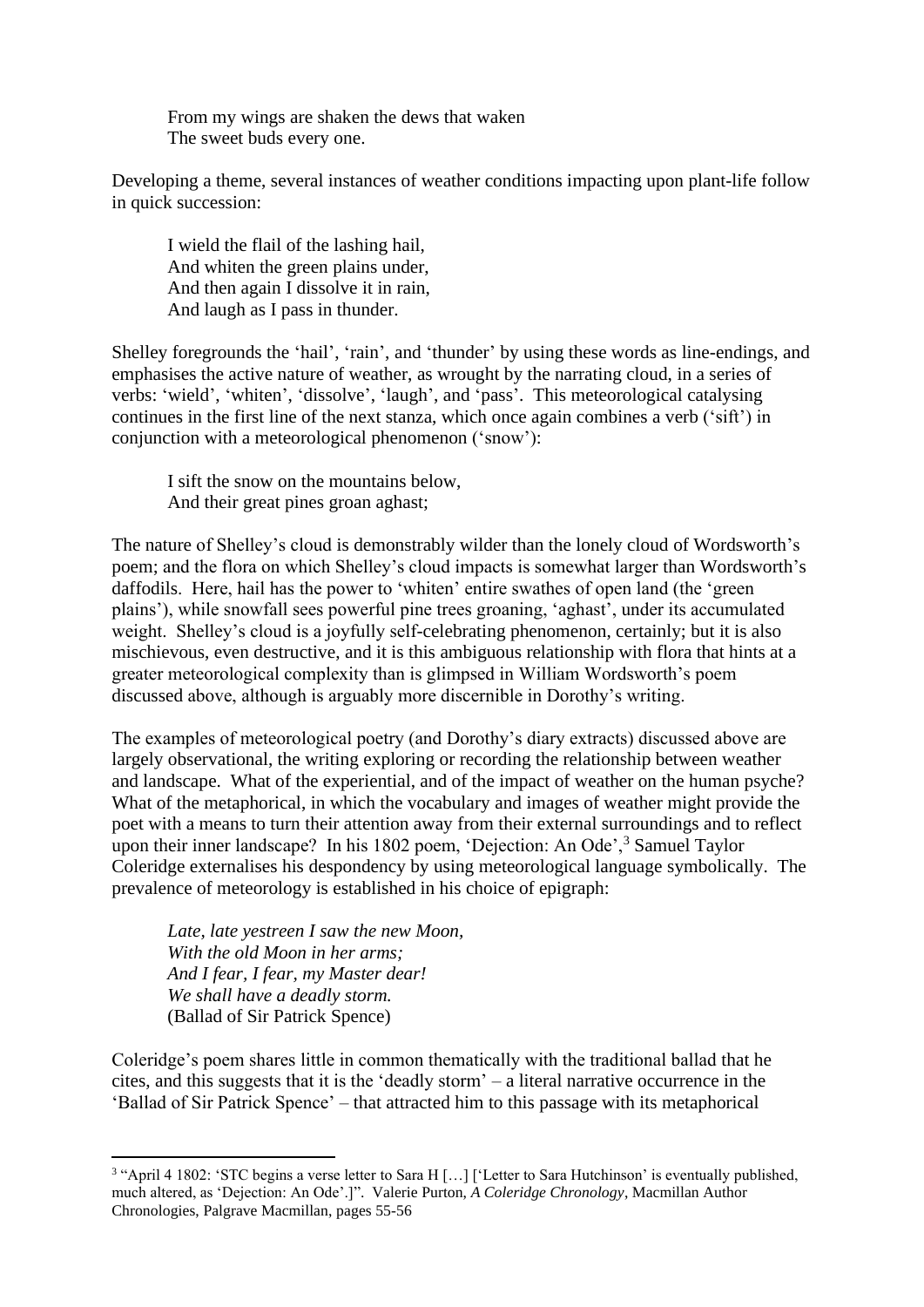potential. Coleridge's opening stanza continues the foregrounding of weather in his consideration of the quotation:

Well! If the Bard was weather-wise, who made The grand old ballad of Sir Patrick Spence, This night, so tranquil now, will not go hence Unroused by winds, that ply a busier trade Than those which mould yon cloud in lazy flakes,

Here, Coleridge's mood finds expression in the language of weather: his night, though 'tranquil now, will not go hence / Unroused by winds', and these metaphorical winds will, he determines, be wilder ('ply a busier trade') than a snow-cloud with its 'lazy flakes'. Later in this stanza, weather re-emerges to provide further external articulation of the poet's inner condition. This is, however, somewhat ironic; Coleridge considers himself no longer inspired by the wonders of natural phenomena, and yet meteorology has provided him with a rich metaphorical vocabulary with which to record this apparent intellectual poverty:

 The coming-on of rain and squally blast. And oh! that even now the gust were swelling, And the slant night-shower driving loud and fast! Those sounds which oft have raised me, whilst they awed, And sent my soul abroad, Might now perhaps their wonted impulse give, Might startle this dull pain, and make it move and live!

Coleridge's torment is much in evidence in his desire for the external weather conditions to worsen ('oh! that even now the gust were swelling') in order to rouse in him a poetic response. Ironically, however, his lament and longing for 'Those sounds which oft have raised me […] / And sent my soul abroad' achieve this, in the creation of a work bemoaning the absence of creativity.

As the poem progresses, it becomes considerably less meteorological in its later stanzas; there are only two further inclusions of 'luminous cloud' and one of 'cloud' as a verb. Having served the poem's early purpose in the establishment and expression of Coleridge's despondent state, it appears that weather was no longer needed as a thematic scaffold once the narrative had developed and gained its own momentum.

But what of summer and autumn, and of the Romantic writing that responds to those seasons and their weather? In his poem, 'Summer', John Clare creates a compelling association between summer and the celebration of romantic love. However, although laden with an abundance of summer-evoking images, the poem itself contains only one specific meteorological reference (in its final line), instead relying on signifiers such as seasonal flora and fauna to suggest summer weather conditions. The poem's opening line operates as both imperative and invitation, while its chiasmus combines with an irresistible tumbling rhythm:

Come we to the summer, to the summer we will come, For the woods are full of bluebells and the hedges full of bloom, And the crow is on the oak a-building of her nest, And love is burning diamonds in my true lover's breast;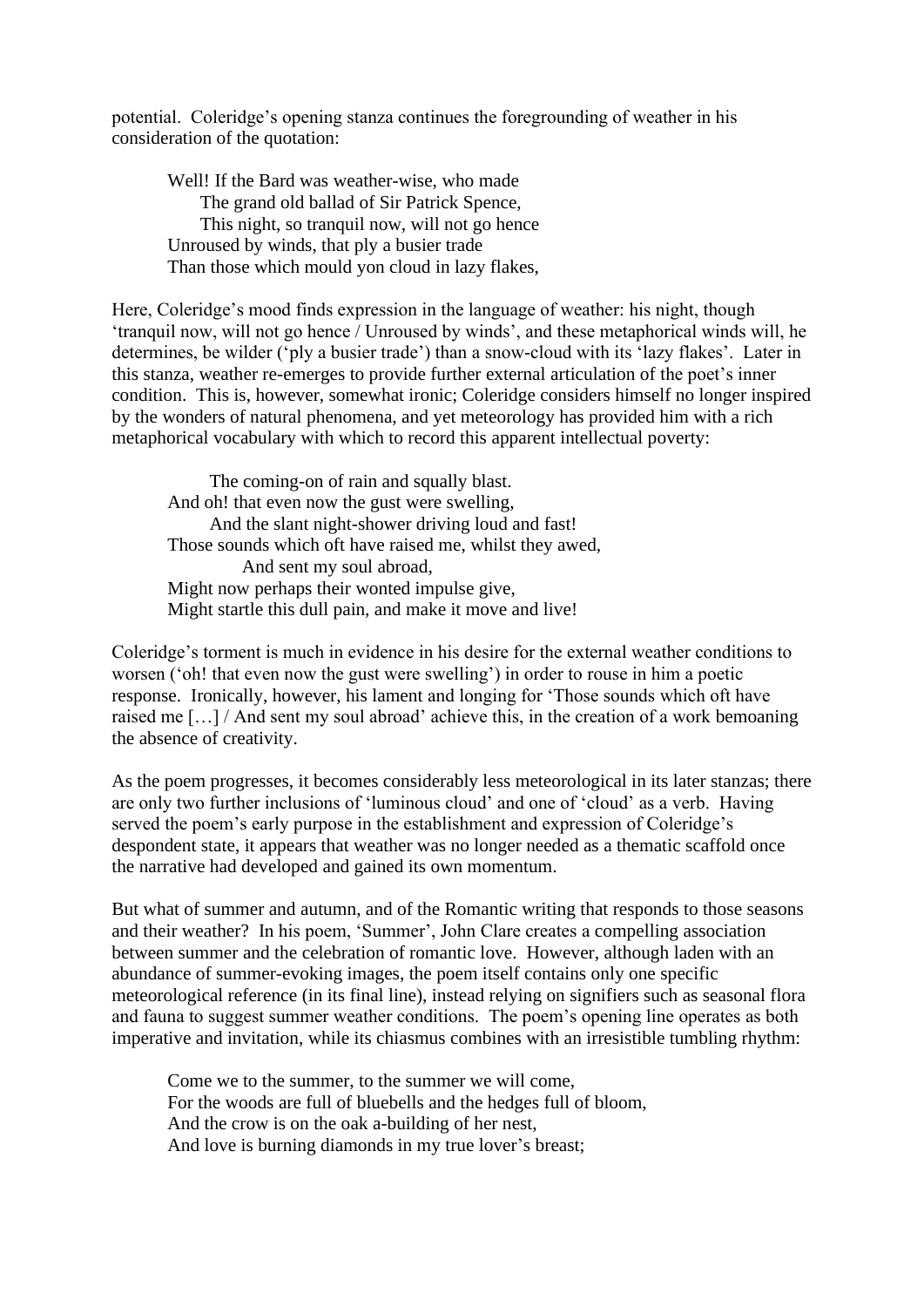The speaker places his 'true lover' firmly at the centre of the poem's focus; she could almost be summer herself in his declaration that 'I will look upon her face, I will in her beauty rest'. In its 'bluebells and the hedges full of bloom', the poem celebrates the abundance of summer. This is continued in the stanza, with a suggested reference to female fertility in 'the open bloom of May' and the 'brooding' bird:

[...] the open bloom of May, The merry bee is trampling the pinky threads all day, And the chaffinch it is brooding on its grey mossy nest

However, it is not until the final line that Clare introduces a specific meteorological reference – 'the heat of the day' – in the speaker's description of his desire:

[...] I cannot get a wink o'sleep for thinking of my dear; I hunger at my meat and I daily fade away Like the hedge rose that is broken in the heat of the day.

The reference to heat has greater impact for its singular occurrence, and the reader is left in no doubt as to summer's conditions, and the desires of Clare's narrator.

The heat of summer is equally unrelenting in John Keats' poem, 'On the Grasshopper and the Cricket':

When all the birds are faint with the hot sun, And hide in cooling trees, a voice will run From hedge to hedge about the new-mown mead; That is the Grasshopper's – he takes the lead In summer luxury, – he has never done With his delights; for when tired out with fun He rests at ease beneath some pleasant weed.

In contrast with Clare's foregrounding of seasonal flora to evoke the weather conditions associated with summer, here flora is relegated to background context in favour of the poem's small but significant summer fauna; the 'cooling trees' and 'pleasant weed' are presented as no more than a refuge for 'birds […] faint with the hot sun' and for the title's 'Grasshopper'. However, these two poems share a reliance on indicators other than direct meteorological references to convey their prevailing summer weather conditions – in this case, the small but noisy insects of the poem's title.

Summer shifts fluidly to autumn in Keats'1818 sonnet, 'The Human Seasons', in which the poet turns his attention to all four seasons, albeit relatively briefly:

He ['man'] has his Summer, when luxuriously Spring's honied cud of youthful thought he loves To ruminate, and by such dreaming high Is nearest unto heaven: quiet coves His soul has in its Autumn, when his wings He furleth close; contented so to look On mists in idleness – to let fair things Pass by unheeded as a threshold brook.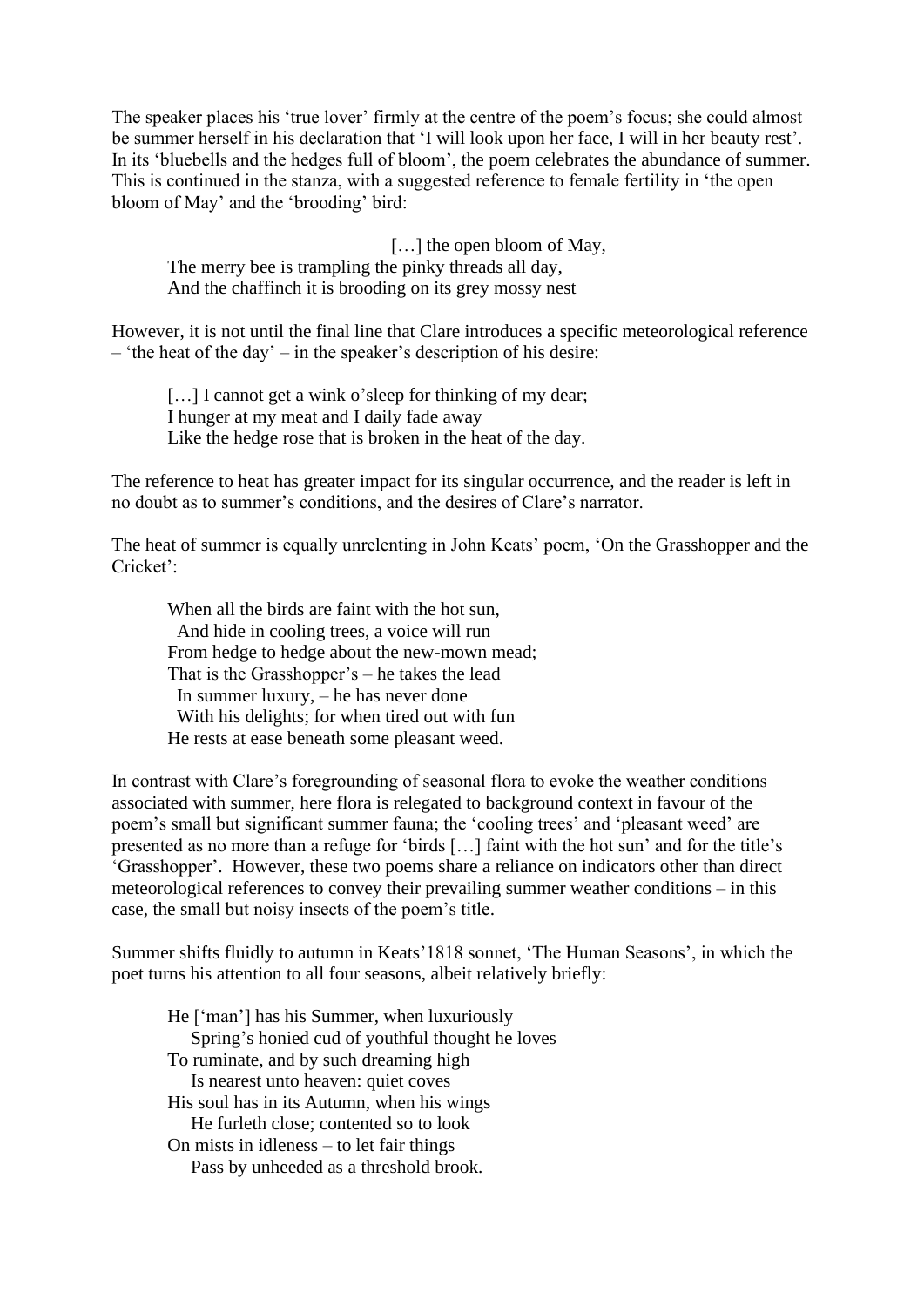Here, the meteorological 'mists' of autumn are alluded to only fleetingly, but are given a more prominent role in the opening lines of Keats' 1819 ode, 'To Autumn', with its softly alliterative 'm' and 'fr' sounds. In Keats' vision, autumn is every bit as fecund as spring or summer, and once again seasonal flora – and here, seasonal produce – is used as shorthand to evoke the season's prevailing weather conditions, in place of weather itself. However, the poem's weather conditions – 'mists' and 'maturing sun' – are catalysts, whose presence remains by suggestion, in their 'Conspiring' together to bring forth a rich variety of seasonal produce:

Season of mists and mellow fruitfulness, Close bosom-friend of the maturing sun; Conspiring with him how to load and bless With fruit the vines that round the thatch-eves run; To bend with apples the moss'd cottage-trees, And fill all fruit with ripeness to the core; To swell the gourd, and plump the hazel shells With a sweet kernel; [...]

It is not until the poem's second stanza (of three) that it becomes clear that Keats is addressing autumn itself, and uses a softly alliterated weather phenomenon – the 'winnowing wind' – to do so, as if the season were governed by weather, rather than the other way around:

 Sometimes whoever seeks abroad may find Thee sitting careless on a granary floor, Thy hair soft-lifted by the winnowing wind;

Keats continues his direct address in the poem's third and final stanza, and once again calls upon meteorological phenomena to do so, in the form of 'barred clouds' and 'light winds'. Dismissing spring as an unworthy rival, Keats asks:

Where are the songs of spring? Ay, Where are they? Think not of them, thou hast thy music too, – While barred clouds bloom the soft-dying day, […] [...] the small gnats mourn Among the river sallows, borne aloft Or sinking as the light wind lives or dies;

The 'barred clouds' and 'light wind' are active protagonists in Keats' scheme; the 'clouds bloom the soft-dying day', and 'the wind lives or dies', suggesting the cyclical and renewable nature of the seasons and their weather.

This essay concludes by examining Coleridge's 1798 poem, 'Frost at Midnight', with its consideration of 'all seasons' in the first line of its final (fifth) stanza. In the preceding stanza, Coleridge turns to weather as the vehicle by which to express his wish that his infant son should experience the rural childhood that he did not: 'shalt wander like a breeze'. In this simile, Coleridge establishes an equation in which weather symbolises that most desirable of states, freedom. He goes on to elevate further the natural landscape (the 'shores', 'crags', 'ancient mountains', 'lakes') 'beneath the clouds' – and, by suggestion, the weather itself – in his discernment of a divine hand, 'thy God', in its creation: